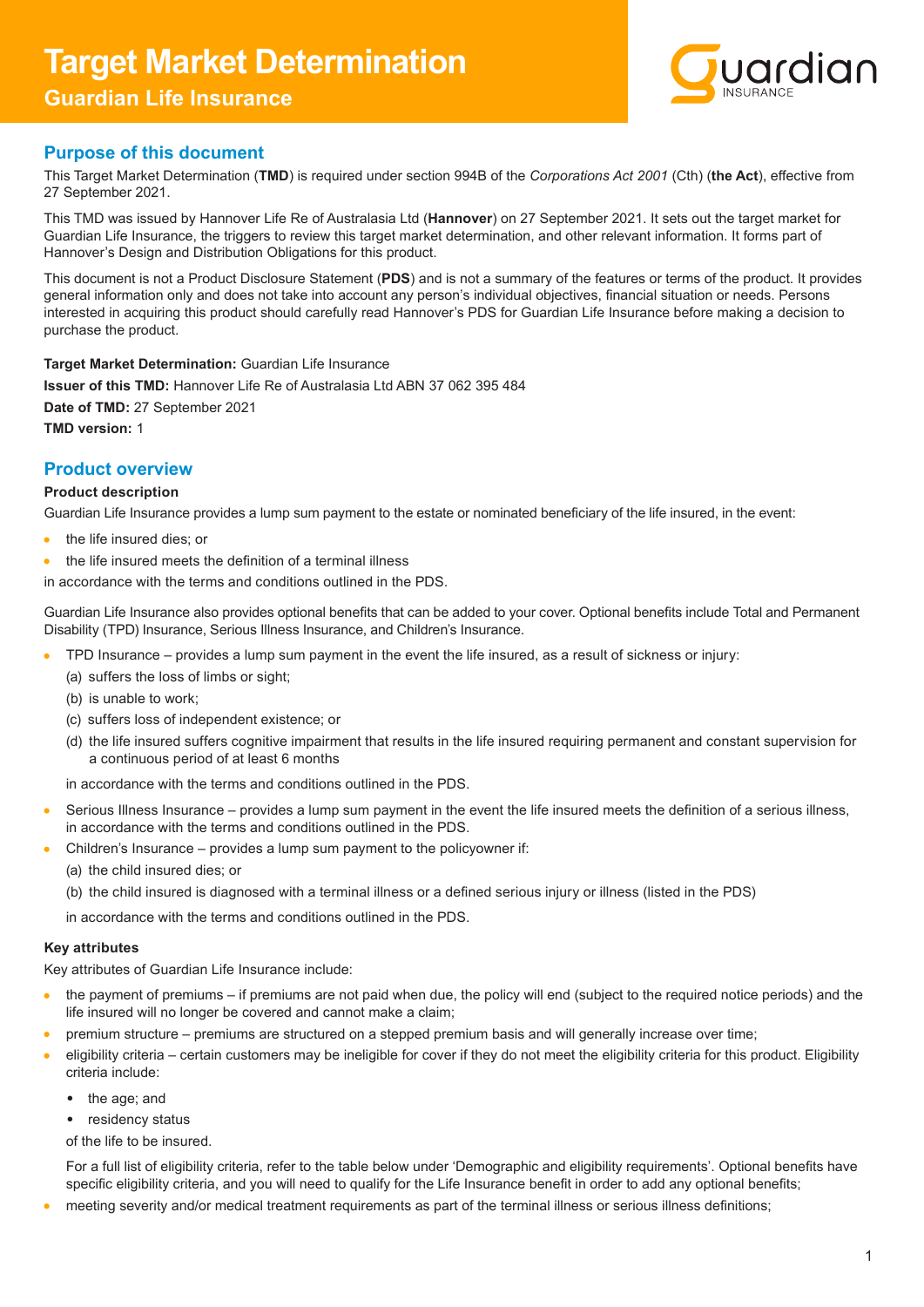- the following key product exclusions apply and no cover would be available under the product if:
	- death as a result of suicide or self-inflicted injury occurring within 13 months following the commencement, reinstatement or increase of the insurance cover (but only to the extent of that increase);
	- for TPD Insurance total and permanent disability is as a result of an injury caused or accelerated by an intentional act performed by the life insured, policyowner or person who will otherwise be entitled to all or part of the benefit amount;
	- for Serious Illness Insurance
		- a serious illness occurring as a result of an intentional self-inflicted bodily injury or attempted suicide within 13 months following the policy acceptance date, reinstatement date or increase of the insurance cover (but only to the extent of that increase);
		- the condition resulting in the claim first becomes apparent before the Serious Illness Insurance starts or during the first 3 months after the Serious Illness Insurance starts, is increased (only in respect of that increase), or is reinstated.
	- for Children's Insurance the child insured suffers a defined serious injury or illness as a result a congenital condition, an intentional act of the policyowner or person who will otherwise be entitled to all or part of the benefit amount or an injury which occurs or an illness which becomes apparent, before the Children's Insurance starts, or during the first 3 months after it starts or, if reinstated, the reinstatement date.
- there are other exclusions applied to this insurance and these are detailed in the PDS;
- the underwriting process could result in an increase in the price of the product, limitations to the sum insured, special terms and conditions applied to cover, or a decline to offer cover.

Please refer to the PDS for further information about what Guardian Life Insurance does and doesn't cover.

## **How/why key product attributes makes it likely that this product will meet the likely needs of customers in the target market**

Guardian Life Insurance, including the optional benefits TPD Insurance, and Serious Illness Insurance, is designed to meet the likely objectives and needs of the target market to reduce the financial exposure of the life insured or their beneficiaries by providing payment in the event of their death, terminal illness, total and permanent disablement, or serious illness. Broadly, the target market comprises of those who have or expect to have outstanding financial commitments that will not be satisfied in the event of their own or another person's (i.e. the life insured's):

- death;
- $\overline{\phantom{a}}$ terminal illness;
- total and permanent disablement; or  $\bullet$
- suffering a serious illness  $\bullet$

and who have a capacity to pay potentially variable premiums on an ongoing basis. As the product pays a lump sum for a covered event, it is therefore likely to meet the needs, or go towards meeting the needs, of those in the target market.

The Children's Insurance option is designed to meet the likely objective and need of the target market to reduce the exposure of the policyowner by providing payment in the event of the child's death, diagnosis of terminal illness or serious injury or illness. Broadly, the target market comprises of those who expect to have unforeseen/unplanned expenses or financial commitments as a result of a child's death, terminal illness or serious injury or illness that will not be able to be satisfied with funds readily available or will leave the policyholder out of pocket. As the product pays a lump sum on death or diagnosis of terminal illness or serious injury or illness, it is therefore likely to meet the needs, or go towards meeting the needs, of those in the target market.

# **Description of the target market**

## **Likely objectives, financial situation and needs of customers in the target market**

The objective of customers in the target market is to reduce their exposure to the following financial situations:

- $\bullet$ the customer (either the policyowner or the life insured) has (or envisages that in the future they will or may have) outstanding financial or financial-in-kind commitments that will not be satisfied by their estate in the event of their death, terminal illness, or by choosing to add Serious Illness Insurance, the diagnosis of a serious illness, such as (but not limited to):
	- financial commitments to dependents such as spouse or children;
	- mortgage and other debt servicing costs, final expenses, education expenses;
	- medical costs, transportation and accommodation costs, and personal and palliative care; and/or
	- commitments ensuring that their business continues with less financial disruption upon the loss of a key person, or to ensure business succession.

By choosing to add optional TPD Insurance, the objective of customers in the target market is to reduce their exposure to the following financial situation:

- the customer (either the policyowner or the life insured) has (or envisages that in the future they will or may have) outstanding financial or financial-in-kind commitments that will not be able to be satisfied should they as a result of sickness or injury:
	- suffer the loss of limbs or sight;
	- is unable to work;
	- suffers the loss of independent existence; and/or
	- the life insured suffers cognitive impairment that results in the life insured requiring permanent and constant supervision for a continuous period of at least 6 months.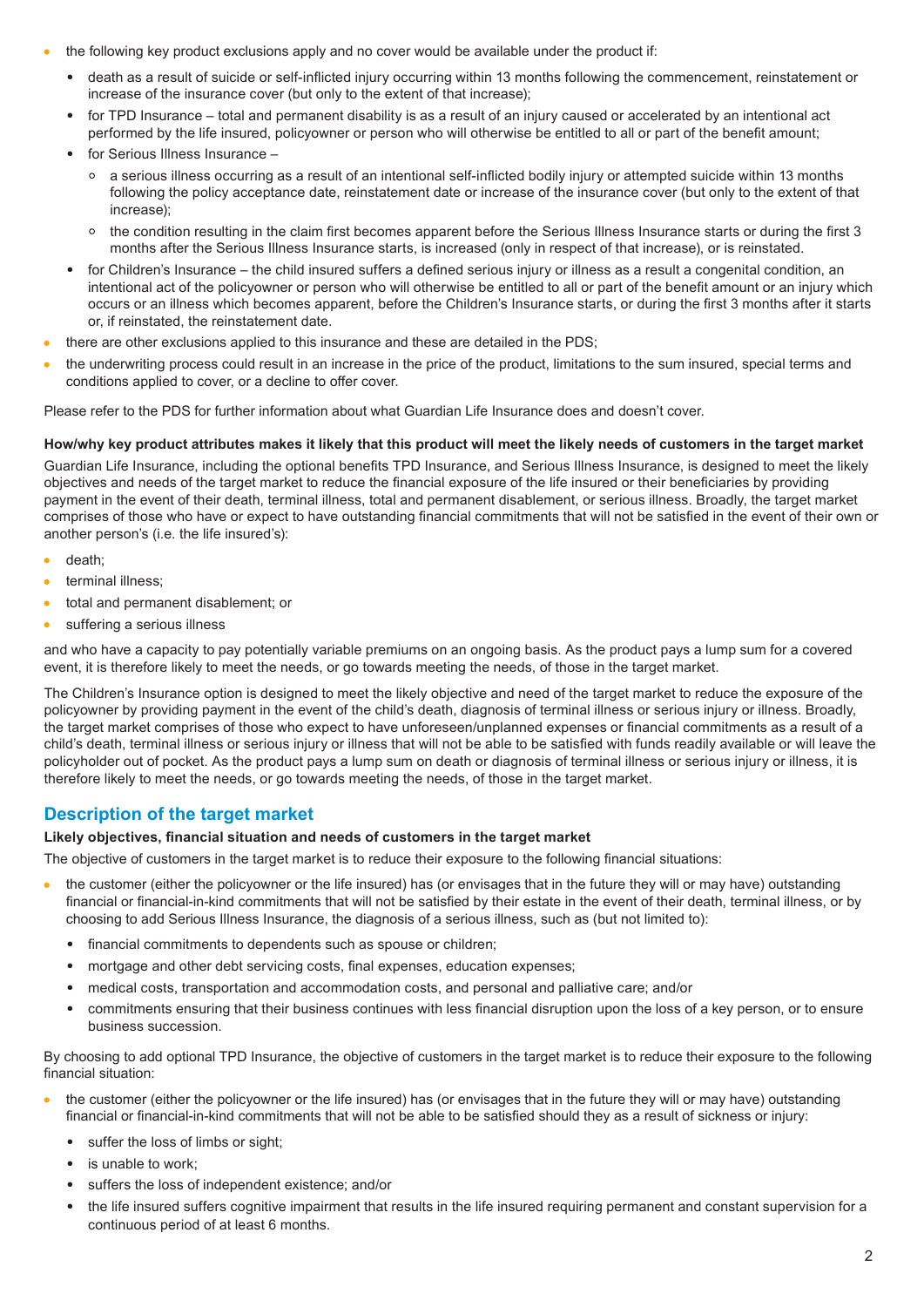These financial or financial-in-kind commitments include, but are not limited to mortgage and other debt servicing costs, income or revenue replacement, medical and rehabilitation costs, transportation and accommodation costs, personal care and palliative care, business commitments and/or business succession funding costs.

By choosing to add Children's Insurance, the objective of customers in the target market is to reduce their exposure to the following financial situations:

the customer (either the policyowner or the life insured) envisages that should the insured event occur they will or may have outstanding financial or financial-in-kind commitments that will not be able to be satisfied in the event of a child's death, terminal illness or serious injury or illness such as (but not limited to): medical costs, transportation and accommodation costs, or lost income from time away from work.

#### **Financial situation of customers in the target market**

A customer who:

- is earning income;
- has personal savings;  $\bullet$
- has retirement income e.g. superannuation; or  $\bullet$
- otherwise has financial capacity (e.g. family or other relationships)  $\bullet$

to pay premiums (which may increase from time to time) in accordance with the stepped premium structure to retain the product for the extended period of time which it is intended to be held.

#### **Demographic and eligibility requirements**

The information below shows the demographic and eligibility requirements of the target market for Guardian Life Insurance.

| <b>Cover type</b>                          | <b>Residency status</b>     | Age<br>(when you purchase the cover) | <b>Employment status</b>              | <b>Other</b>                                                                                                 |
|--------------------------------------------|-----------------------------|--------------------------------------|---------------------------------------|--------------------------------------------------------------------------------------------------------------|
| Life Insurance                             | <b>Australian residents</b> | $18 - 64$                            | N/A                                   | Customers who meet<br>the health and lifestyle<br>criteria during the<br>underwriting application<br>process |
| <b>TPD Insurance</b>                       |                             | $18 - 59$                            | Working at least 20 hours<br>per week |                                                                                                              |
| <b>Serious Illness</b><br><b>Insurance</b> |                             |                                      | N/A                                   |                                                                                                              |
| <b>Children's Cover-</b><br>life insured   |                             | $2 - 17$                             | N/A                                   | Dependant of the<br>policyowner                                                                              |
| <b>Children's Cover-</b><br>policyowner    |                             | $18 - 64$                            | N/A                                   | Parent or legal guardian<br>of the child to be insured                                                       |

For example, the following groups are outside the target market for this product:

- All cover types:
	- residency status not an Australian resident; or
	- customers who do not meet the health and lifestyle criteria during the underwriting application process.
- Life Insurance:
	- age 65 and older.
- Optional TPD Insurance:
	- age 60 and over; or
	- employment status unemployed or working less than 20 hours per week.
- Optional Serious Illness Insurance:
	- age 60 and over.
- Optional Children's Insurance:
	- children aged under 2 or over 17; or
	- not a dependant of the policyowner.

This product would not be appropriate for customers who do not meet our underwriting requirements. This product is not appropriate for customers who are unable or unwilling to participate in the underwriting process, or who may require personal advice during the underwriting process.